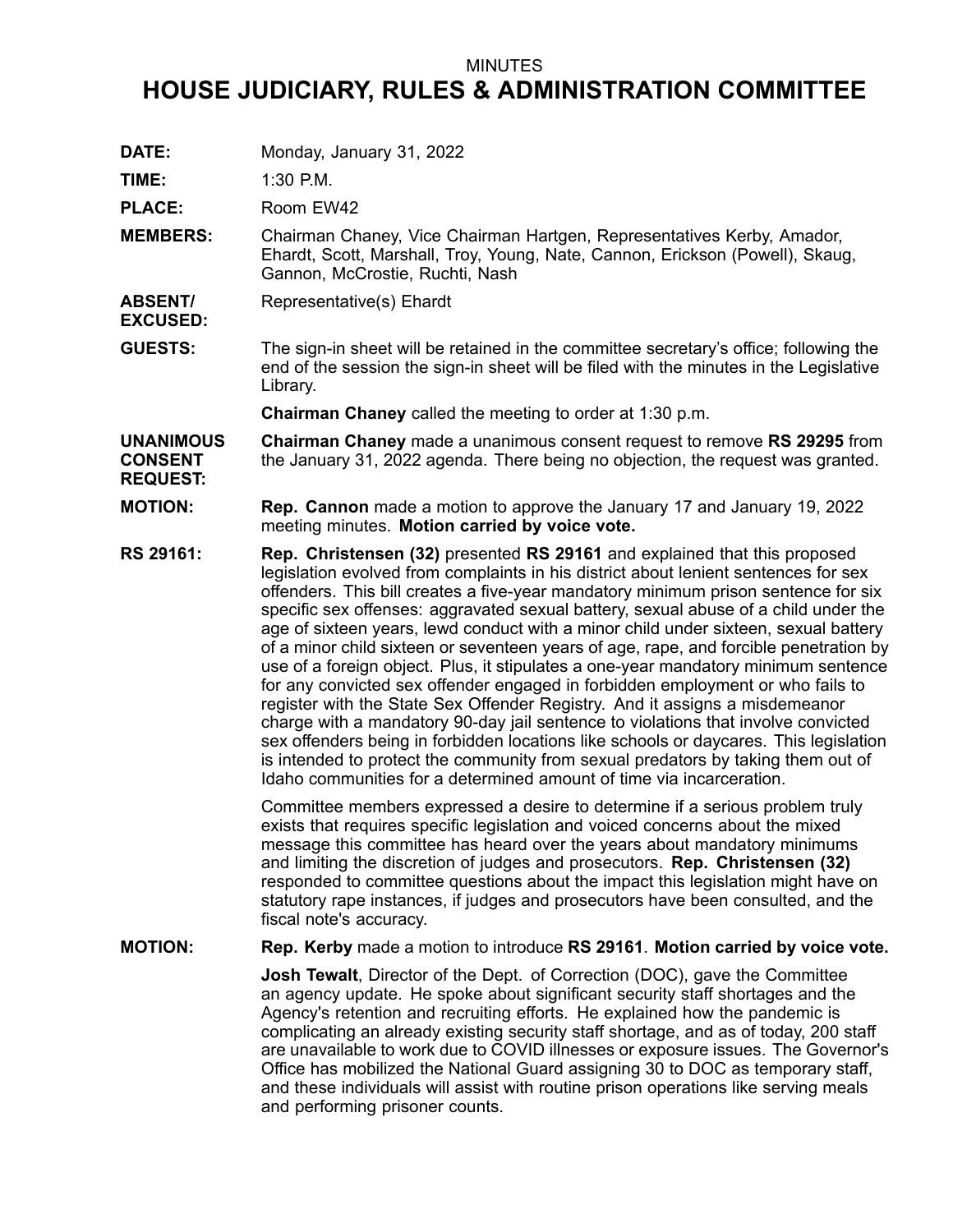The Agency has implemented <sup>a</sup> new cost-effective team approach to offender supervision, and the results are promising. Helping offenders to be successful on supervision is an important factor reducing the need for prison beds. He spoke about the surging inmate populations and how custody level compression, where hundreds of minimum custody offenders are being held in more expensive medium custody beds, compounding the problem. The 2022 permanent building fund request includes: <sup>a</sup> new female prison facility, <sup>a</sup> new medical facility, updating two old housing units, and <sup>a</sup> new community re-entry center located in eastern Idaho.

In elaborating on the reasons for this year's significant budget request, he explained why <sup>a</sup> new female prison is needed. Years of bed compression problems due to an increasing number of females sentenced to DOC custody occupy beds originally intended to hold minimum custody male offenders. Having adequate space to house female offenders properly will allow specific areas to be returned to their original intended use. A female prison in Boise will greatly reduce transportation costs due to close proximity to courts and hospitals. **Director Tewalt** provided details about the other four permanent building fund requests.

In response to committee questions, **Director Tewalt** explained that the proposed changes with the female offender population would not change overall operations at the current Pocatello Women's Prison; it is mainly the reception and diagnostic unit that will be located in Boise.

**Josh Tewalt**, Director of the Dept. of Correction, gave the Committee <sup>a</sup> report on the Agency's use of the American Rescue Program Appropriation (ARPA) Funds. Explaining that there are two specific areas in the Agency's budget connected to ARPA Funds, one is being used to help with unexpected COVID-related expenses, and another involves the expansion of wastewater lagoons. The expansion of the wastewater lagoons is connected to the permanent building fund requests.

**UNANIMOUS CONSENT REQUEST: Chairman Chaney** made <sup>a</sup> unanimous consent request to extend meeting adjournment to 3:30 p.m. There being no objection, the request was granted.

**Chairman Chaney** turned the gavel over to **Vice Chairman Hartgen**.

**DOCKET NO. 06-0000-2100: Josh Tewalt**, Director of the Dept. of Correction, presented **Docket No. 06-0000-2100** proposed changes. He explained three significant changes – the rules governing correctional industries have been incorporated the current practice of appointing liaisons to assist victims during executions, and the addition of consent for prisoners to donate organs.

**MOTION: Rep. Cannon** made <sup>a</sup> motion to approve Docket No. 06-0000-2100. **Motion carried by voice vote.**

> **Brad Johnson**, Division Administrator from the Peace Officer Standards Training (POST), presented an agency update to the Committee. He explained that POST celebrated its 50th anniversary in 2020, and it presently conducts 19 different academies <sup>a</sup> year, amounting to the certification of over 700 law enforcement professionals annually. This March, POST will undergo an on-site evaluation for accreditation by the International Association of Directors of Law Enforcement Standards and Training, and accreditation is expected to follow. He explained the different training levels an officer receives, and he emphasized that POST is underfunded, and needs <sup>a</sup> dependable and consistent funding source. POST's 2022 budget request includes <sup>a</sup> permanent building fund appropriation to build an additional dormitory, which is expected to save current costs of placing trainees in local housing when existing dormitory beds are full.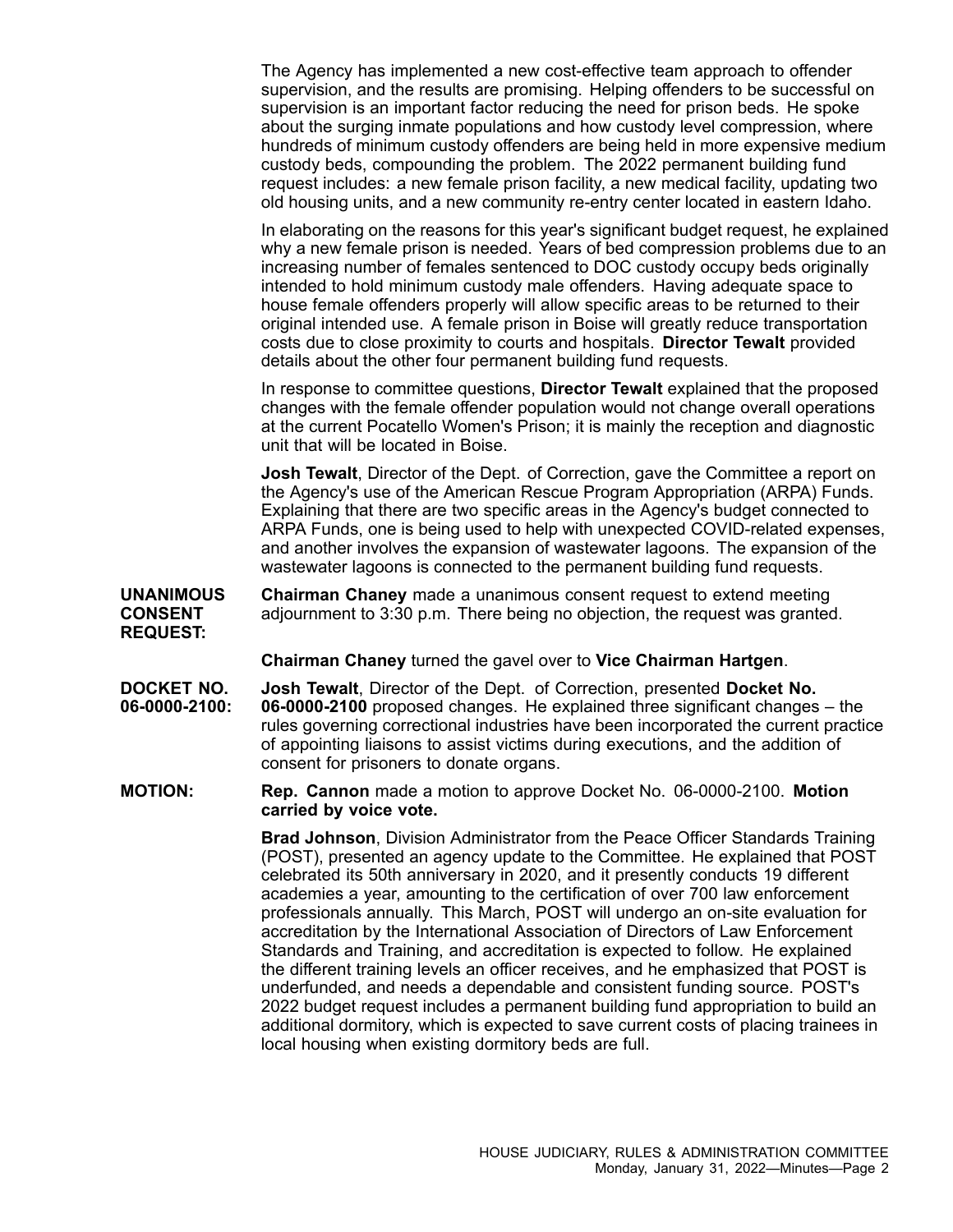**Brad Johnson** responded to committee questions about staffing. POST is fully staffed, and the Committee found that remarkable. He responded to questions about the current practice of scheduling dormitories in connection to academies.

**DOCKET NO'S. 11-1101-2100F, 11-1101-2100: Brad Johnson**, Division Administrator, presented **Docket No. 11-1101-2100F** and Docket No. **11-1101-2100** saying there are only five substantive changes to these dockets. They involve the removal of course evaluation fee, the addition of <sup>a</sup> biannual mandatory in-service training, clarification on some de-certification guidelines, some language that disqualifies an officer for certification in connection with <sup>a</sup> violation of the controlled substance act, and the addition of higher certification requirements for misdemeanor probation officers.

- **MOTION: Rep. Marshall** made <sup>a</sup> motion to approve **Docket No. 11-1101-2100** and **Docket No. 11-1101-2100F**. **Motion carried by voice vote.**
- **DOCKET NO. 11-0000-2100F: Lt. Colonel Bill Gardiner**, Deputy Director of the Idaho State Police, introduced subject matter experts accompanying him in the room today who are available to answer any Committee questions, and he presented **Docket No. 11-0000-2100F** explaining that there are no changes to the fee rules.
- **MOTION: Rep. Marshall** made <sup>a</sup> motion to approve **Docket No. 11-0000-2100F**. **Motion carried by voice vote.**
- **DOCKET NO. 11-0000-2100: Lt. Colonel Bill Gardiner** introduced Chief of the Bureau of Criminal Identification **Leila McNeal** to present **Docket No. 11-0000-2100**, specifically areas of 11.10.03. She stated her Bureau houses the Idaho State Police (ISP) Sex Offender Registry. When an individual listed on the Sex Offender Registry dies, the Sex Offender Registry staff usually receives notification from the Health and Welfare's Dept. of Vital Statistics or <sup>a</sup> sworn police officer. Currently, the rules are limited to death notification via <sup>a</sup> certified copy of the death certificate. This proposed rule change would expand the official death notification methods to include <sup>a</sup> larger range of official sources since obtaining certified copies of death certificates is difficult and allows deceased persons' names to be removed more efficiently from the registry.

In response to committee questions, **Chief Leila McNeal** explained that if this change is approved, it would only remove an individual's name from the Sex Offender Registry. It would not expunge an offender's entire criminal history.

**Chief Leila McNeal** presented <sup>a</sup> second change under the same docket, which adds <sup>a</sup> sentence clarifying that during certain circumstances, <sup>a</sup> sex offender would qualify for relief from the statutory duty to register as <sup>a</sup> sex offender. The specific circumstances are that an offender is on active supervision, probation or parole, and the supervision is directly connected to the conviction requiring registration.

**Chief Leila McNeal** responded to several committee questions. The Committee expressed confusion about the changes, the wording, and the potential effects of the proposed changes.

**MOTION: Rep. McCrostie** made <sup>a</sup> motion to approve **Docket No. 11-0000-2100** with the exception of the changes in 012.06A and 012.06E, which will be rejected. **Motion carried by voice vote.**